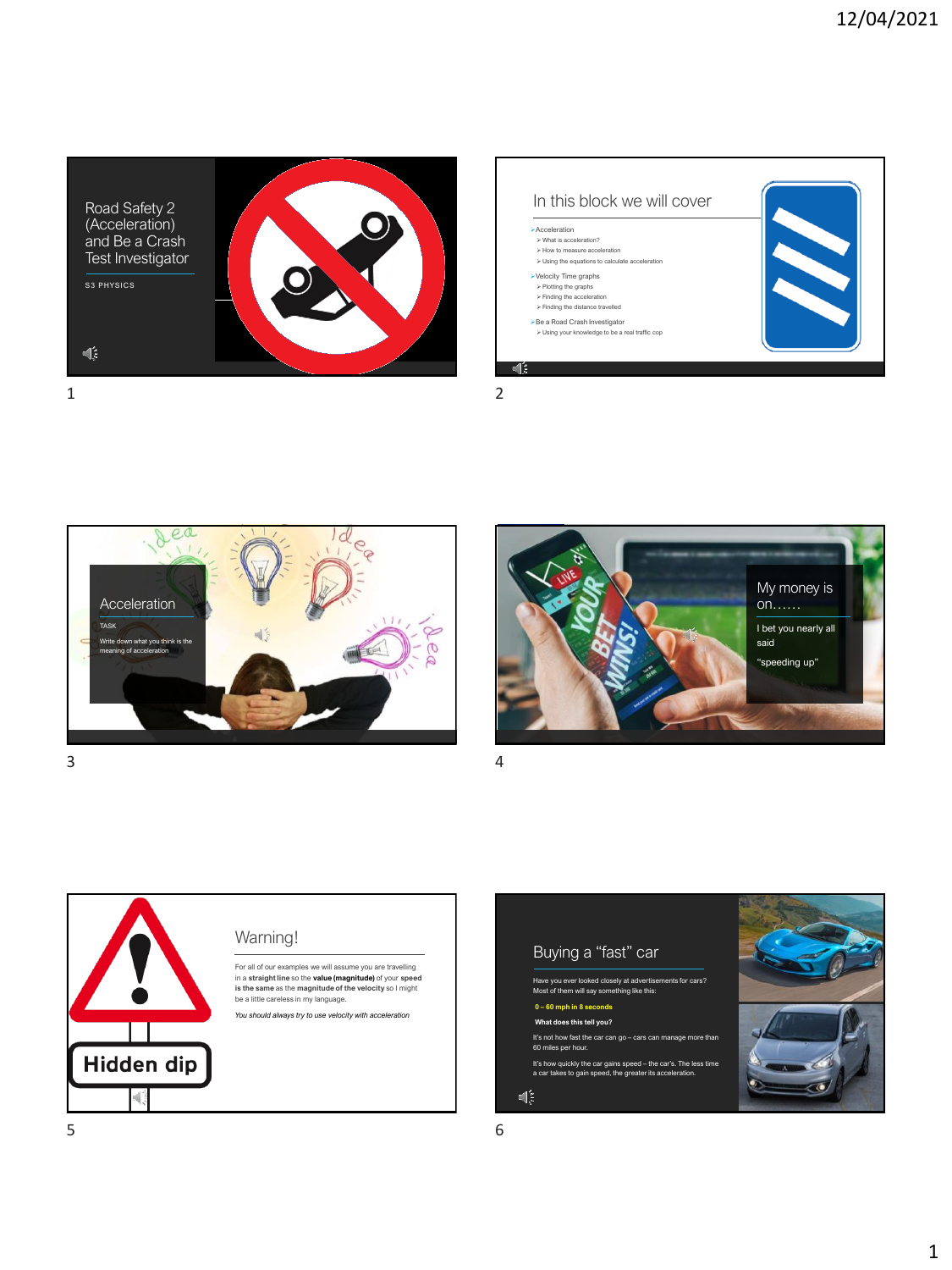





## $\mathbb{C}$ Acceleration ate of change of velocity. (how quickly you change your velocity). Or change of velocity per second If you change your velocity quickly you have a high acceleration.